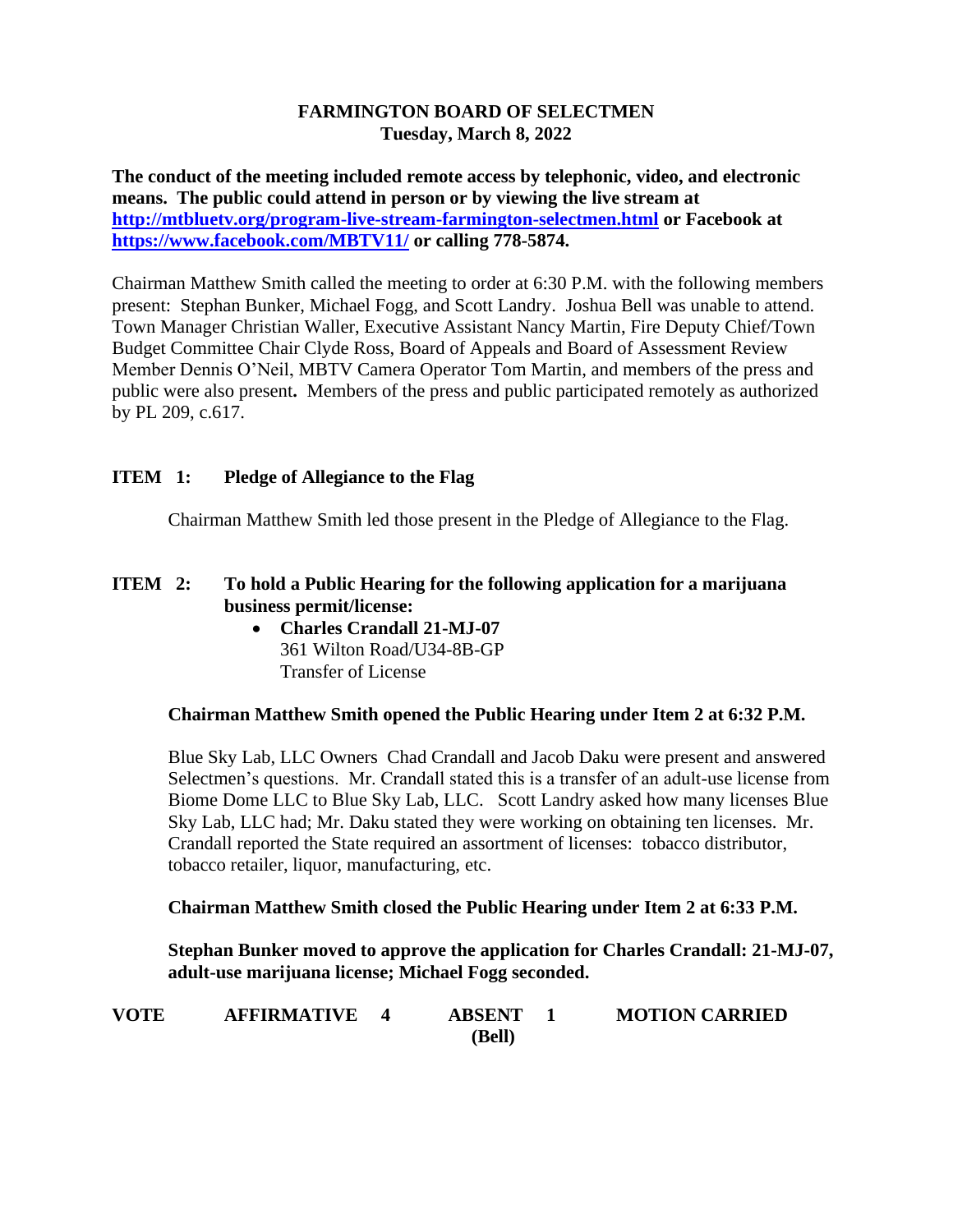#### **ITEM 3: To consider the application of Troy D. Luther, Sr. to serve on the Conservation Commission as an Associate Member for a one-year term**

Christian Waller provided copies of Troy Luther's application.

**Michael Fogg moved to appoint Troy D. Luther, Sr. as an Associate Member on the Conservation Commission for a one-year term; Stephan Bunker seconded.**

**VOTE AFFIRMATIVE 4 ABSENT 1 MOTION CARRIED (Bell)**

#### **ITEM 4: To consider the application of Troy D. Luther, Sr. to serve on the Planning Board as an Alternate Member for a one-year term**

Scott Landry asked if Mr. Luther was a registered voter in Farmington. Matthew Smith stated he was not, but he pays property taxes and lives here full-time.

**Stephan Bunker moved to appoint Troy D. Luther, Sr. as an Alternate Member on the Planning Board for a one-year term; Michael Fogg seconded.**

| <b>VOTE</b> | <b>AFFIRMATIVE</b> | <b>ABSENT</b> | <b>MOTION CARRIED</b> |
|-------------|--------------------|---------------|-----------------------|
|             |                    | (Bell)        |                       |

**ITEM 5: To consider the application of Troy D. Luther, Sr. to serve on the Recreation Committee for a three-year term** 

**Matthew Smith moved to appoint Troy D. Luther, Sr. as a member on the Recreation Committee for a three-year term; Stephan Bunker seconded.**

| <b>VOTE</b> | <b>AFFIRMATIVE</b> | <b>ABSENT</b> | <b>MOTION CARRIED</b> |
|-------------|--------------------|---------------|-----------------------|
|             |                    | (Bell)        |                       |

Matthew Smith thanked Mr. Luther for volunteering to be on three boards.

**ITEM 6: To Approve the Minutes of February 22, 2022, February 24, 2022, and March 2, 2022**

**Scott Landry moved to approve the minutes of February 22, 2022, February 24, 2022, and March 2, 2022; Stephan Bunker seconded.**

| <b>VOTE</b> | <b>AFFIRMATIVE</b> | <b>ABSENT</b> | <b>MOTION CARRIED</b> |
|-------------|--------------------|---------------|-----------------------|
|             |                    | (Bell)        |                       |